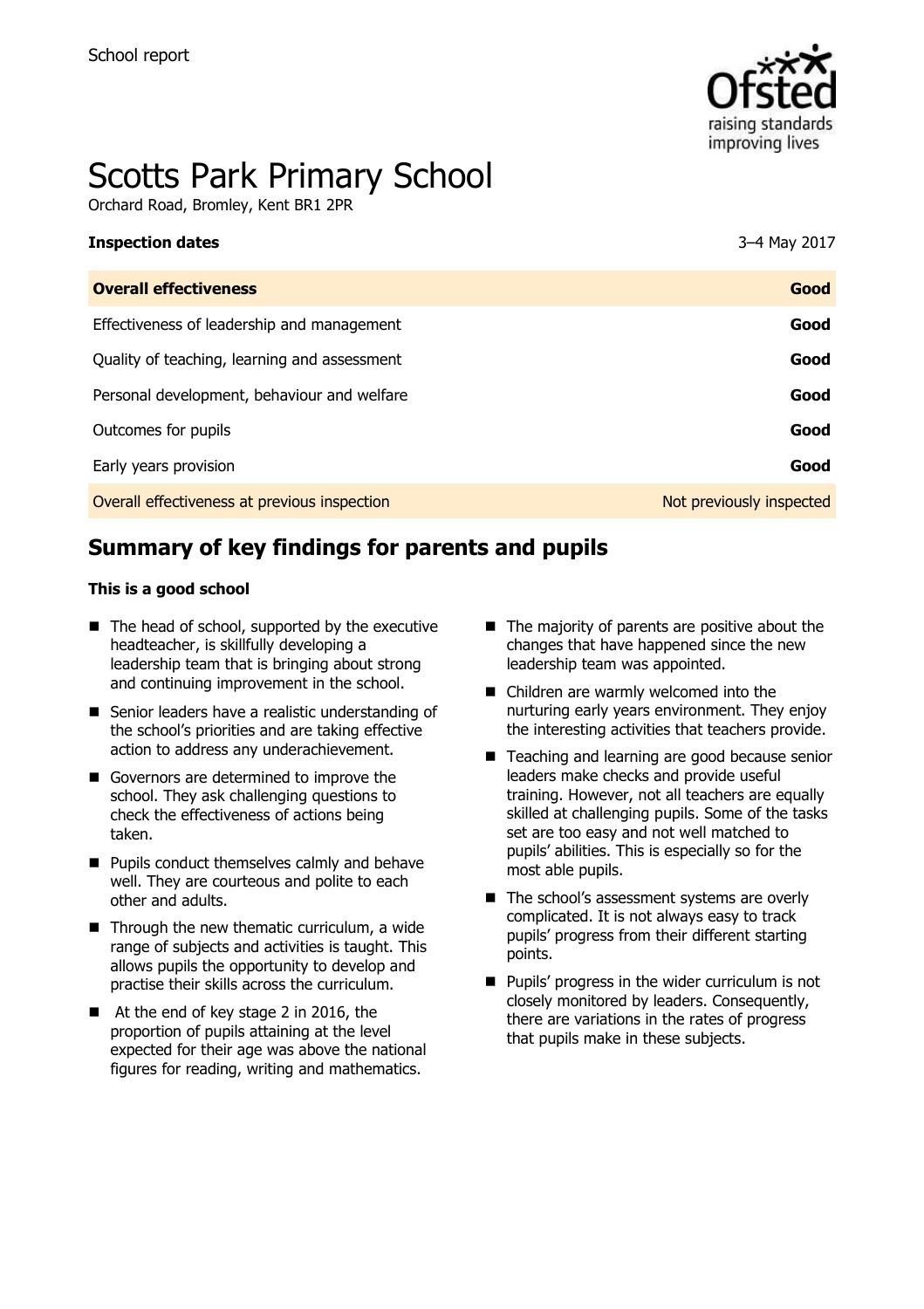

# **Full report**

### **What does the school need to do to improve further?**

- Ensure that teachers match work to pupils' abilities more accurately to embed and deepen pupils' learning, thereby maximising rates of progress and attainment for all, but particularly for the most able.
- Refine the school's assessment systems so that pupils' progress can be tracked and analysed more efficiently from their different starting points.
- $\blacksquare$  Improve pupils' progress in the foundation subjects by:
	- systematically analysing and tracking pupils' progress
	- monitoring the coverage of these subjects more closely.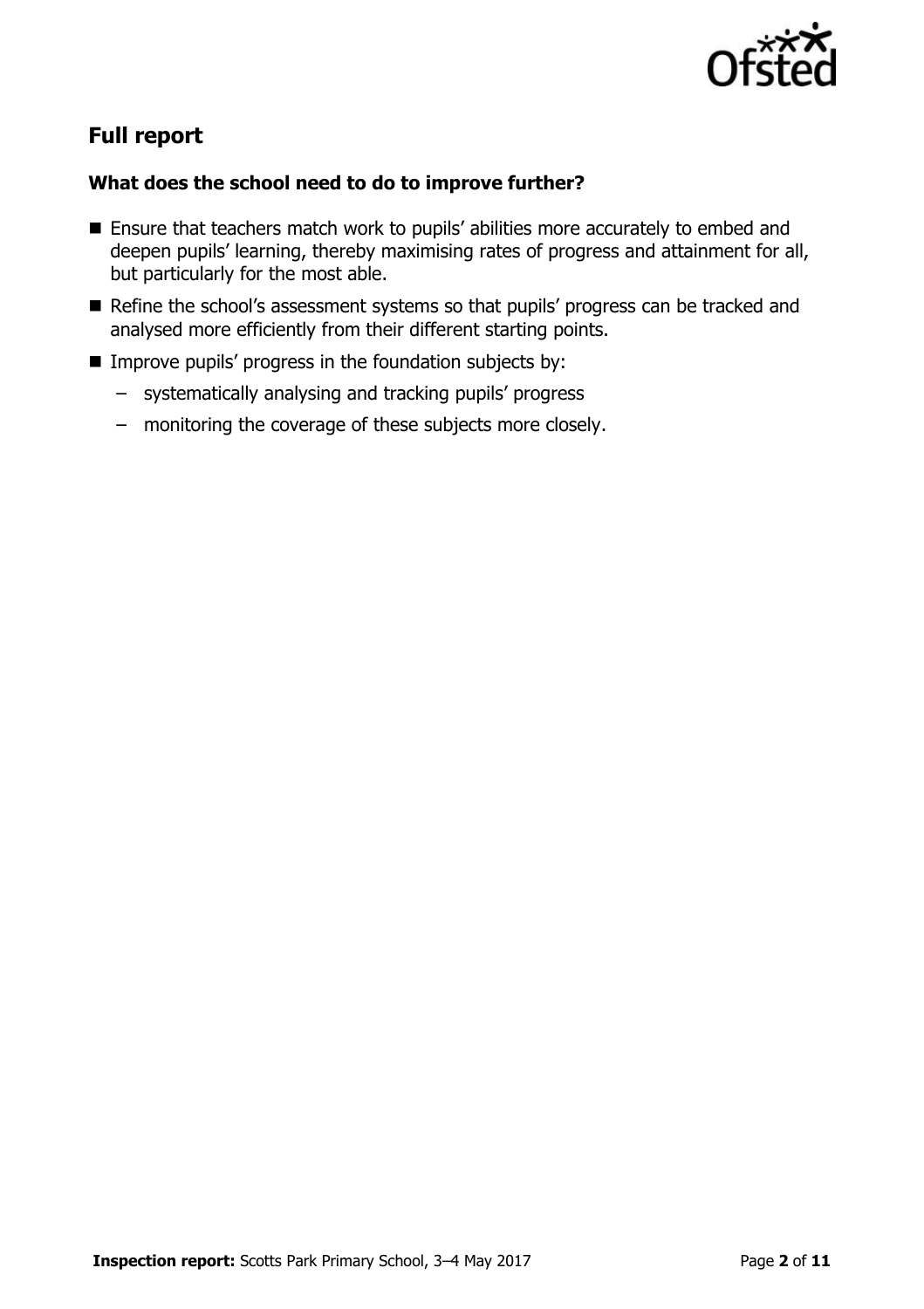

# **Inspection judgements**

#### **Effectiveness of leadership and management Good**

- Since being appointed, senior leaders have taken steps to implement wide-ranging actions that have secured considerable improvements. This has resulted in rapid improvements in the quality of teaching and learning.
- Leaders have an honest approach to assessing the school's strengths and areas for improvement. They recognise that some pupils do not make as much progress as they could and are addressing this effectively. Consequently, pupils in most year groups are now making improving progress in reading, writing and mathematics.
- Leaders ensure that the management of teachers' performance is undertaken robustly. They follow through identified actions to improve teachers' practice and provide good support where needed. They use this information well to ensure that pupils make good progress.
- Middle leaders contribute to school improvement effectively. They observe learning, mentor teachers who are at an early stage of their career and are responsible for staff appraisals.
- Pupils' spiritual, moral, social and cultural development is good. A range of educational visits and visitors to the school enrich pupils' experiences.
- Leaders, together with pupils, have developed the nine core values of the school. These values focus on fostering pupils' good behaviour. Pupils are further encouraged to emulate these core values through values-based assemblies. Each week, pupils are nominated and praised for demonstrating a core value. These core values of honesty, acceptance, fun, kindness, integrity, creativity, effort, respect and responsibility enable pupils to have a very good understanding of British values.
- **Pupils take part in elections for the school council and learn about the importance of** democracy. They become aware of different faiths, through studying different cultures and festivals. For example, pupils learn about Chinese New Year and Diwali. Consequently, the school prepares them well for life in modern Britain.
- Leaders plan effectively for pupils who have special educational needs and/or disabilities. Funding for this group of pupils is used for specific interventions. These pupils make good progress from their starting points.
- The school uses pupil premium funding effectively. Monitoring of the progress of disadvantaged pupils shows that, overall, the funding is having a positive impact on pupils' rates of progress. However, the progress of the most able disadvantaged pupils is not carefully monitored by leaders.
- The primary school physical education and sport funding is spent effectively. Leaders use the funding to support staff training and for professional coaching to take place. As a result, teachers have improved their own skills and pupils enjoy taking part in interschool sports competitions.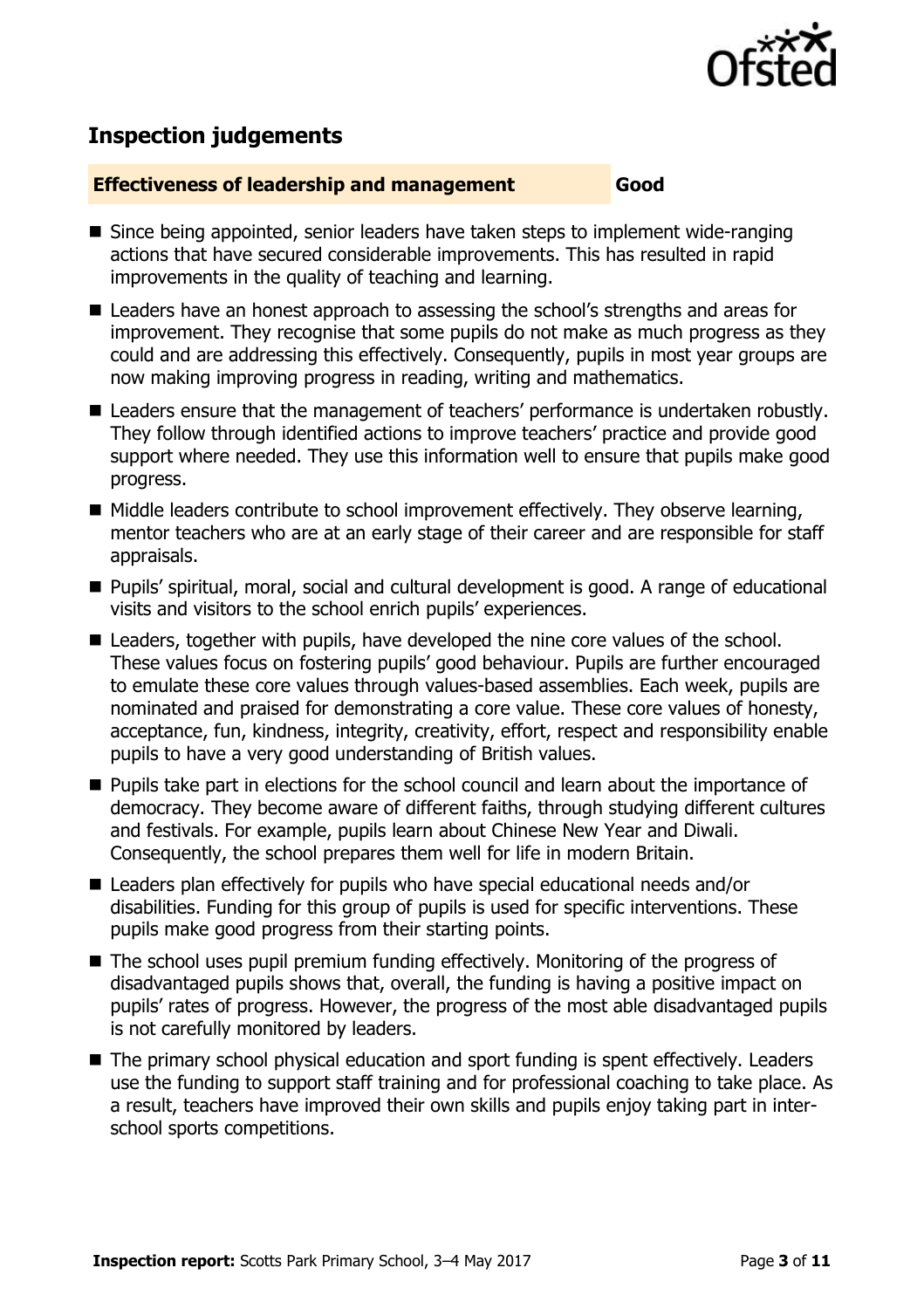

- The majority of parents who responded to the online survey or who spoke to inspectors agreed that the school was well led and managed and that staff are available to listen to their concerns.
- Leaders agree that developing the core subjects has been a high priority. Subsequently, pupils' progress in and coverage of the foundation subjects is not as closely monitored as the core subjects. This results in pupils making variable progress across the wider curriculum.
- School leaders have a lot of information about pupils' learning and attainment. However, their systems are overly complicated and do not clearly show how well pupils progress from their different starting points. Consequently, leaders cannot easily spot pockets of underachievement and promptly disseminate this information to governors and directors of the trust.

#### **Governance of the school**

- The governance of the school has seen considerable change since the school's conversion to an academy. The trust's introduction of an interim review body brought increased rigour, challenge and accountability to the school's leaders. It also provided a training ground for the school's recently appointed local governing body.
- Governors are passionate about securing further improvement at the school. There is grit and determination to excel. The newly appointed chair of governors is being mentored by a national leader of governance from the trust. Key appointments have been made to strengthen the skills and expertise of the local governing body.
- Governors have a sound understanding of the school's strengths and areas for development. They ask probing questions about the school's effectiveness and take nothing for granted.

#### **Safeguarding**

- The arrangements for safeguarding are effective. Procedures for vetting new employees and volunteers are thorough.
- $\blacksquare$  Pupils talk knowledgeably about how the school keeps them safe, including how to keep safe online. They are aware of the different types of bullying and told inspectors that if any bullying does happen, it is quickly dealt with by the head of school.
- Clear procedures and systems are in place and staff are aware of what to do if they are concerned about a pupil. Leaders keep detailed records to ensure effective work with external agencies. Staff and governors receive relevant training. As a result, staff are aware that safeguarding is a shared responsibility.

#### **Quality of teaching, learning and assessment Good**

■ Leaders have successfully raised expectations among staff of what pupils should achieve. As a result, there has been a considerable improvement in the quality of teaching since the school became an academy.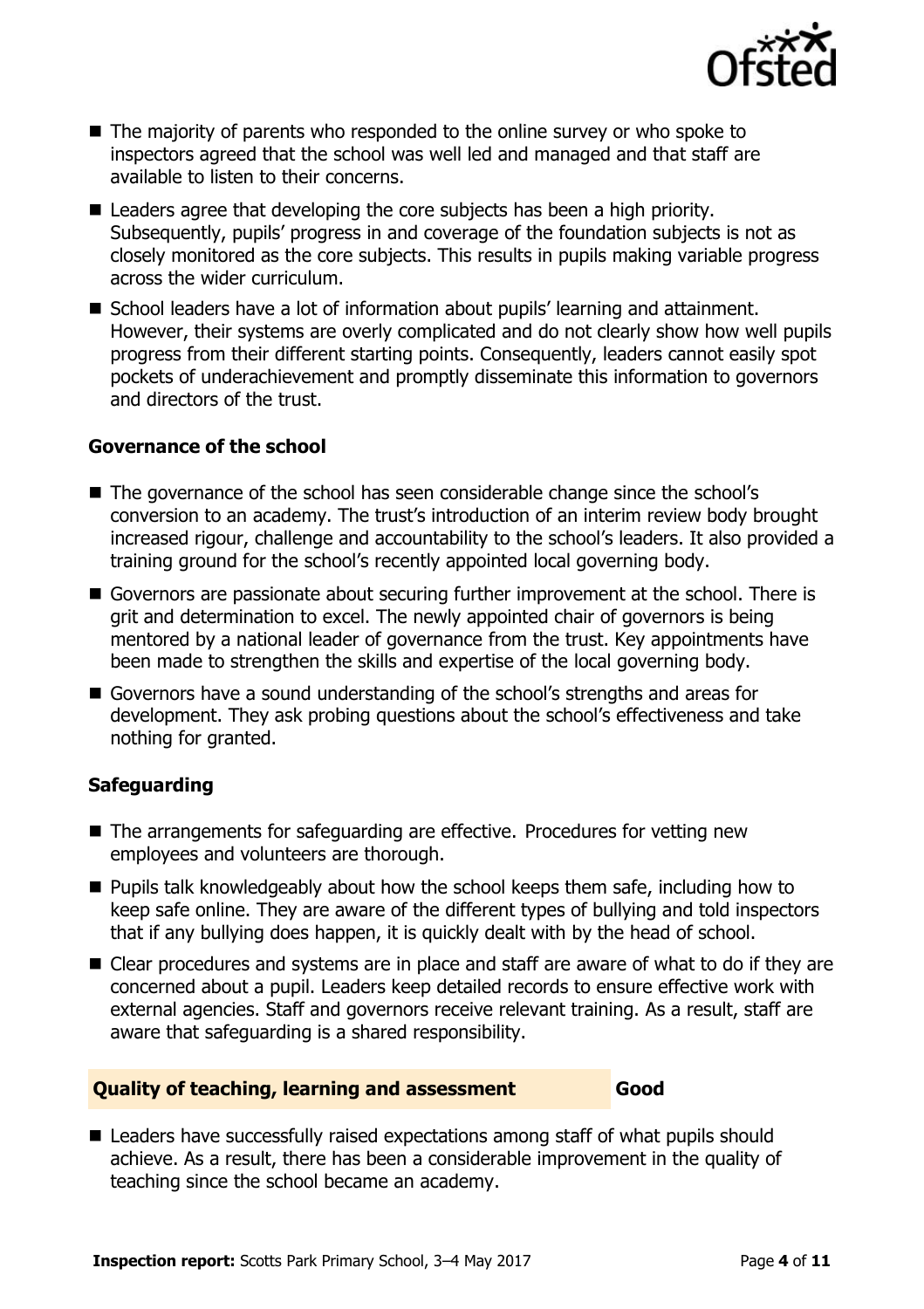

- Teachers and teaching assistants are effective in developing pupils' phonics skills. Consequently, pupils use their phonics strategies to decode unfamiliar words when reading.
- Teachers successfully foster an enjoyment of reading. They introduce interesting books to the class and provide effective ways to encourage pupils to read widely and enthusiastically. Pupils say that they enjoy reading.
- Teaching assistants support pupils well by using effective questioning to check and develop pupils' understanding. Pupils who have special educational needs and/or disabilities and disadvantaged pupils receive skilled support from the teaching assistants who work with them. As a result, these groups of pupils make the same good progress as their peers.
- Teachers establish positive relationships with their pupils and expect good behaviour. Pupils respond well to their teachers and the pupils' good attitudes contribute strongly to the progress that they make. Pupils are confident to ask for help if they do not understand, as they know teachers will help them.
- Teachers provide numerous opportunities for pupils to recall number facts quickly and accurately. As a result, a high proportion of pupils reach the expected standards in mathematics for their age.
- There are lots of opportunities for pupils to write across the curriculum and further embed their skills.
- Teachers are not vet sufficiently adept at consistently planning work that demands enough of pupils. Often, the activities are too easy and pupils do not have to grapple and persevere with their learning. Consequently, this limits pupils from making as much progress as they are capable of. This is especially so for the most able pupils.

#### **Personal development, behaviour and welfare Good**

### **Personal development and welfare**

- The school's work to promote pupils' personal development and welfare is good.
- **Pupils are confident and articulate. They were eager to talk to inspectors about their** learning and experiences at school. One key stage 2 pupil described the school as, 'one great, big family'.
- **Pupils get on well with each other regardless of their backgrounds or cultures. During a** discussion, one pupil told an inspector, 'When I joined this school, I could not speak much English. Nobody mocked me. Everyone helped me and look at me now.'
- $\blacksquare$  Pupils told inspectors that they feel safe in school and know whom to talk to if they have concerns. They understand the potential dangers of the internet and teachers give them opportunities to learn how to stay safe.
- Although pupils are proud to talk about their work to adults, this sense of pride is not consistently reflected in the presentation of work in their books.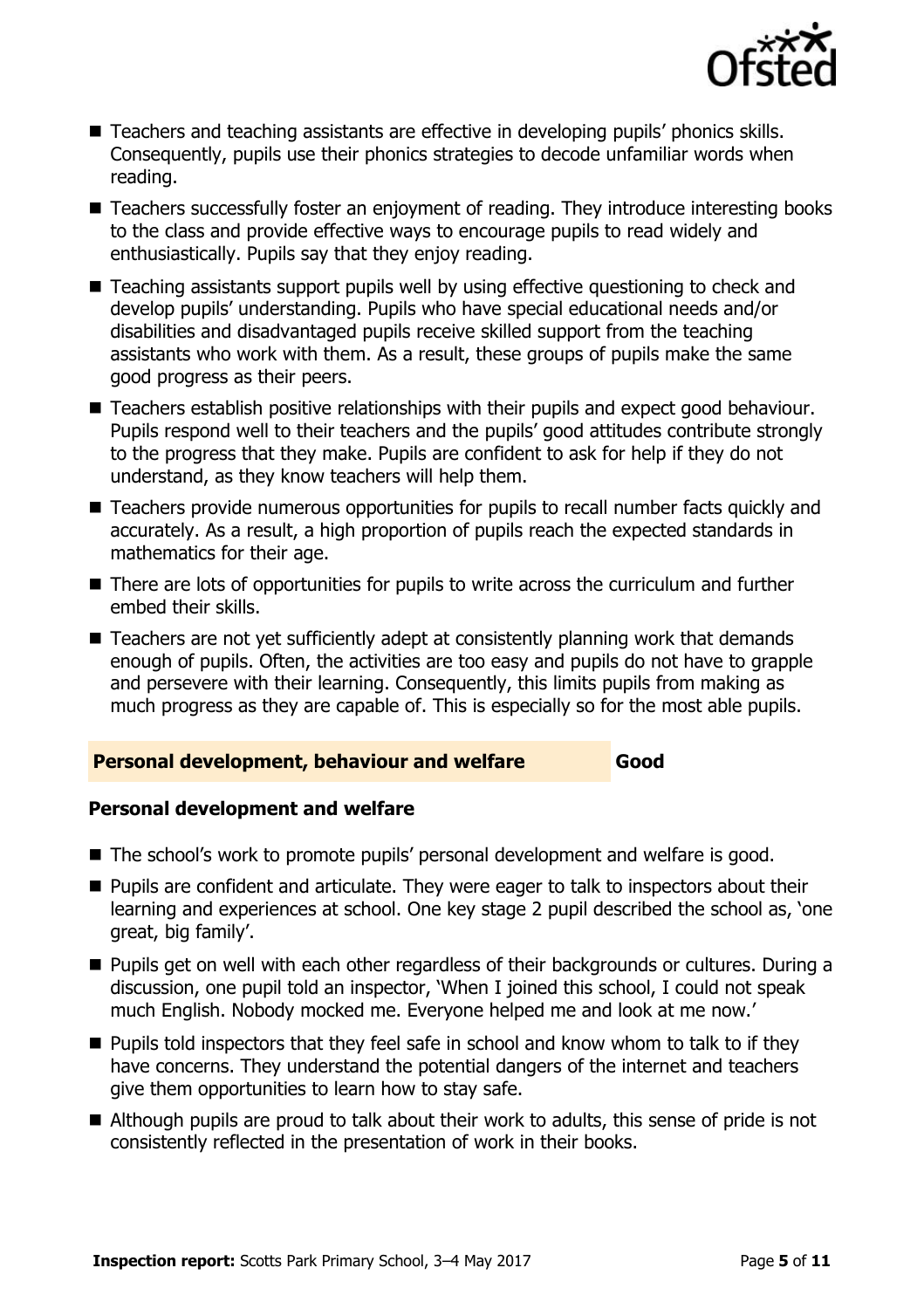

#### **Behaviour**

- The behaviour of pupils is good.
- **Pupils show consideration and courtesy for others. Their conduct around the school is** good and they respond to teachers' instructions well.
- **Pupils told inspectors that they are treated equally and fairly. Pupils are confident that** adults will deal with inappropriate behaviour effectively. Pupils were confident that if they had a problem, they knew a teacher to whom they could turn.
- **Pupils understand the school's behaviour system and say that it works well. They enjoy** receiving rewards and understand the sanctions, should they choose to misbehave.
- Leaders take appropriate action to improve attendance and this has been effective in reducing persistent absence for disadvantaged pupils and those who have special educational needs and/or disabilities.
- Most parents who responded to the online survey or who spoke to inspectors agreed that pupils behave well in school.

#### **Outcomes for pupils Good**

- $\blacksquare$  The attainment of pupils at the end of key stage 1 in 2016 was above national averages in reading and mathematics, but below national average in writing. Leaders have taken action to address this and current Year 2 pupils are making good progress in writing.
- $\blacksquare$  In 2016, a large majority of pupils in Year 1 met the required standard in the phonics screening check. Inspectors observed effective phonics teaching and the current Year 1 group is progressing well.
- **Pupils leaving key stage 2 in 2016 made strong progress from their starting points in** mathematics.
- A small number of pupils are at the early stages of English fluency. Teachers provide appropriate support for these pupils who speak English as an additional language. This support helps these pupils to make rapid progress.
- Pupils who have special educational needs and/or disabilities make good progress from their starting points. This is because their needs are accurately identified and appropriate support is provided for them.
- The progress of pupils who are disadvantaged is steadily improving. Evidence from pupils' work and from the school's own assessment information indicates that many of these pupils are making better progress this year, as compared with last year. Nevertheless, leaders are not systematically measuring the impact of all interventions for these pupils to ensure that any underachievement is challenged at the earliest stage.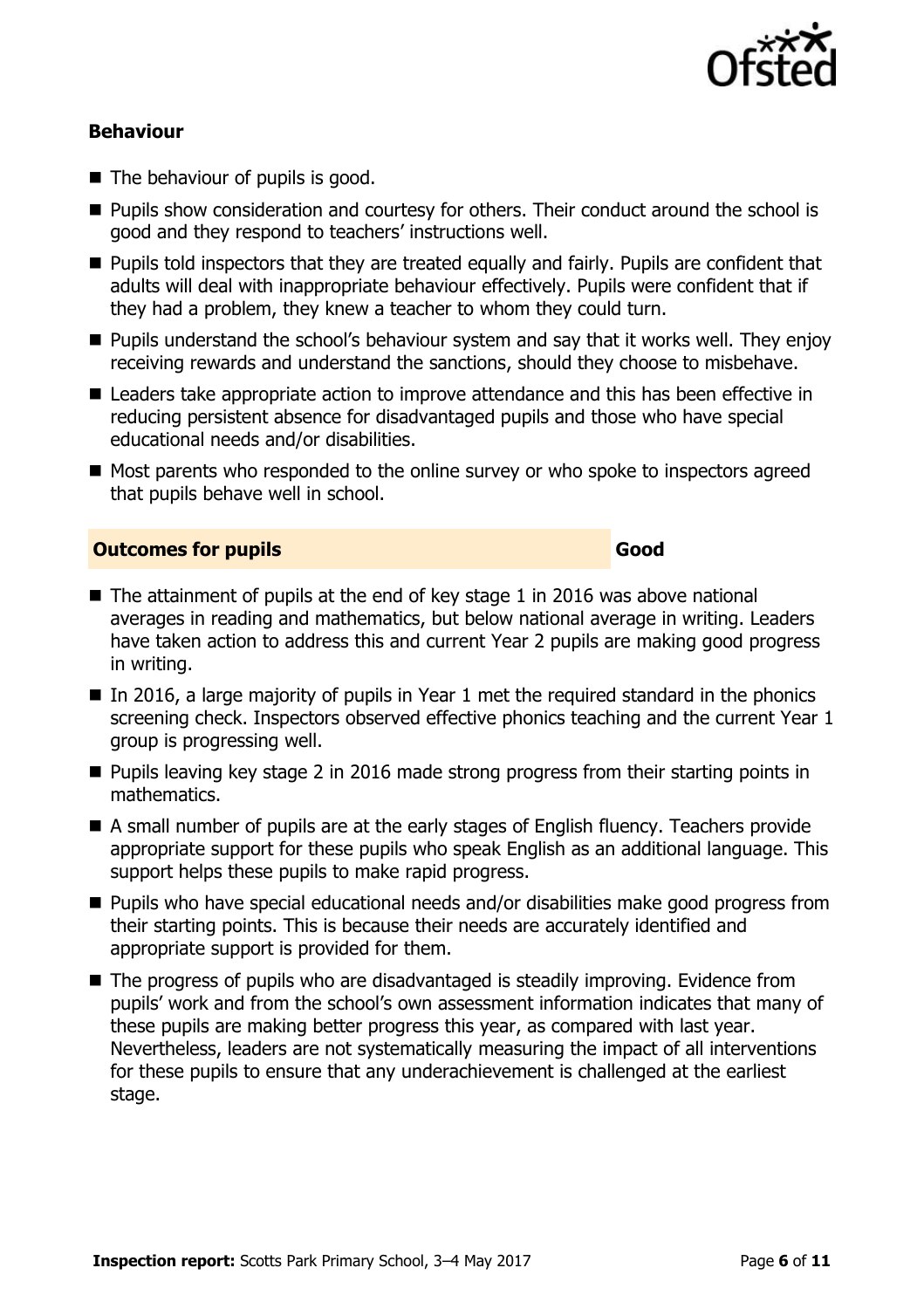

 $\blacksquare$  From their starting points, the most able pupils do not make as much progress over time as they could. In addition, too few of the middle-attaining pupils make the accelerated progress necessary to reach the higher levels of attainment. Consequently, some pupils are not making the progress of which they are capable and, therefore, are not reaching the highest standards possible.

#### **Early years provision Good Good**

- The children in the early years make a good start to their education. Teachers establish routines that enable children to settle quickly into their learning. Links with parents are strong and this aids the children's transition into school. As a result, children are confident, inquisitive learners who are eager to explore new ideas and challenges.
- Staff provide high-quality care to children. Consequently, children feel safe and they behave well. Children concentrate well and show resilience and perseverance when carrying out tasks. They get on well with each other and enjoy learning and playing together.
- $\blacksquare$  Most children enter Reception with skills at typical levels for their age. By the time they leave Reception, a high proportion of children are working at good levels of development. As a result, they are well prepared for Year 1.
- After a recent review of the early years, leaders acted quickly to implement recommendations and relocated the Reception classes. Children now have access to an outdoor learning space. As a result, children are extending their learning experiences and developing opportunities for learning outdoors.
- Teachers and teaching assistants know the children well. They plan activities to suit children's interests. However, adults are not sufficiently adept at skillfully questioning children to consistently provide the extra challenge needed to maximise their progress.
- The early years leader has a realistic picture of the strengths and she has accurately identified what needs to be done to improve further.
- Safeguarding procedures are effective and statutory responsibilities are met.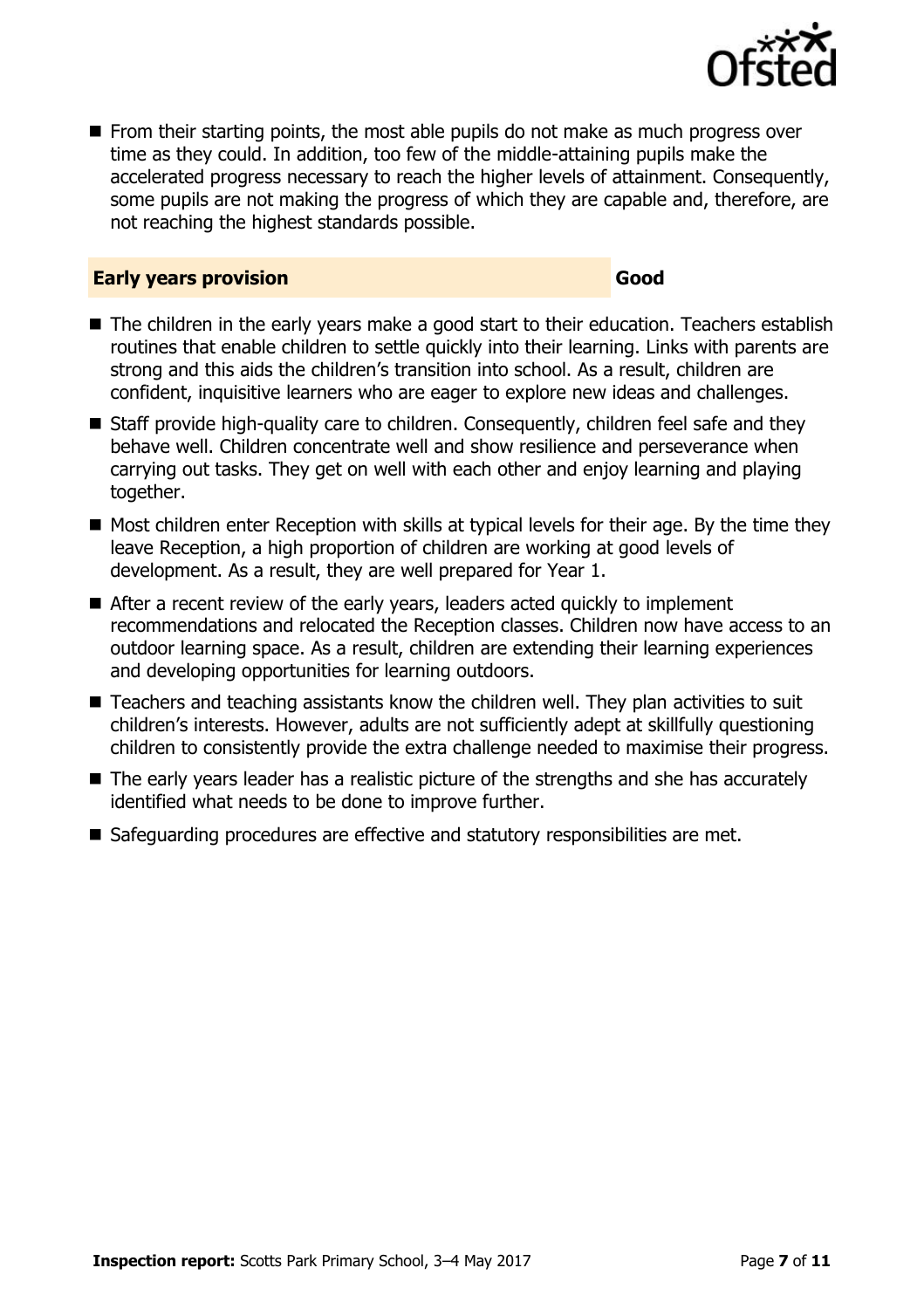

# **School details**

| Unique reference number | 140752         |
|-------------------------|----------------|
| Local authority         | <b>Bromley</b> |
| Inspection number       | 10023561       |

This inspection of the school was carried out under section 5 of the Education Act 2005.

| Type of school                                        | Primary                              |
|-------------------------------------------------------|--------------------------------------|
| School category                                       | Academy converter                    |
| Age range of pupils                                   | 4 to 11                              |
| Gender of pupils                                      | Mixed                                |
| Number of pupils on the school roll                   | 495                                  |
| Appropriate authority                                 | The local governing body             |
| Chair                                                 | Alf Orban                            |
| <b>Executive headteacher</b><br><b>Head of school</b> | <b>Marion Drake</b><br>Harvey Eperon |
| Telephone number                                      | 0208 4608899                         |
| Website                                               | www.scottsparkprimary.co.uk          |
| <b>Email address</b>                                  | admin@scottspark.info                |
| Date of previous inspection                           | Not previously inspected             |

### **Information about this school**

- The school meets requirements on the publication of specified information on its website.
- The school complies with Department for Education guidance on what academies should publish.
- Scotts Park Primary school is larger than most primary schools. Its predecessor school closed in April 2014. The school is now an academy, sponsored by the Education for the 21st Century Trust. This was the school's first inspection as an academy.
- $\blacksquare$  The majority of pupils are of White British heritage.
- The proportion of pupils who speak English as an additional language is below the national average.
- The proportion of pupils who have special educational needs and/or disabilities is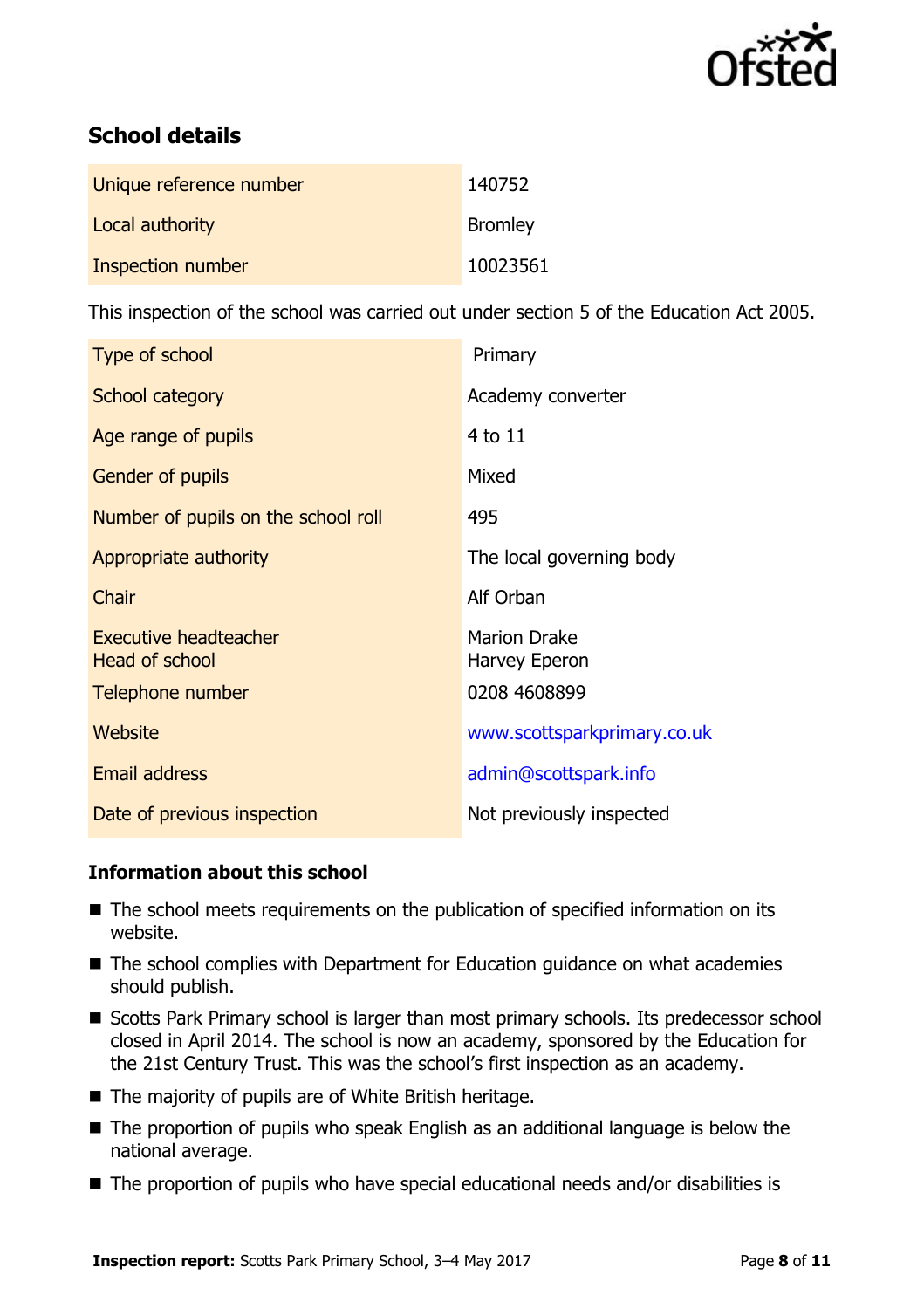

broadly in line with the national average.

- The proportion of pupils eligible for pupil premium funding is below average.
- In 2016, the school met the national floor standards for pupils' achievement.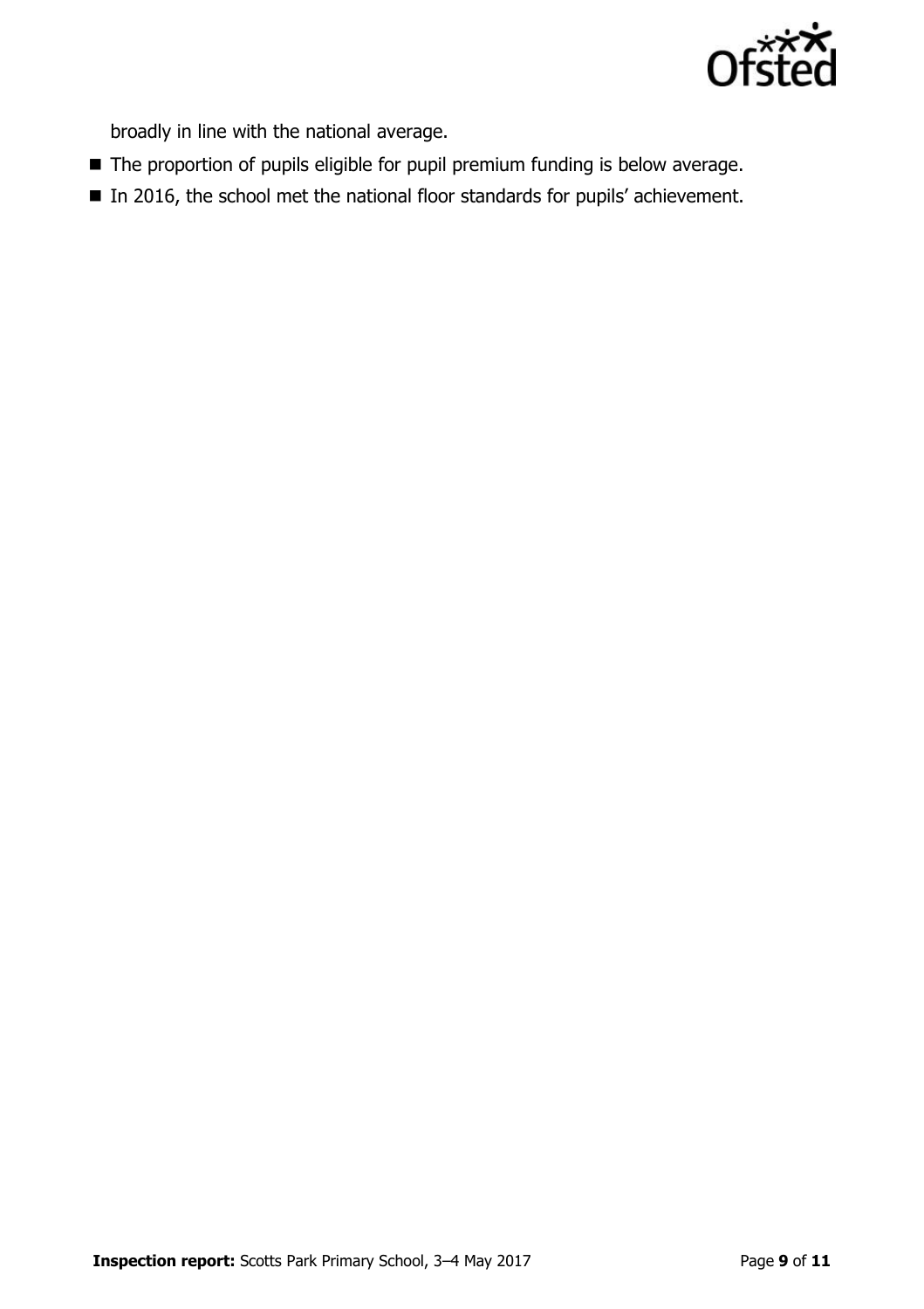

# **Information about this inspection**

- Inspectors observed teaching and learning across all classes within the school. Some of these were with senior leaders.
- $\blacksquare$  Meetings and discussions were held with the senior leadership team, members of staff, an officer from the trust, a representative from the local authority, parents and pupils.
- **Inspectors also met with two members of the governing body, including the chair of** governors.
- Observations were made of pupils' behaviour at the beginning of the day, at lunchtime, breaktime and in lessons.
- Inspectors examined a wide range of documentation, including that relating to safeguarding, behaviour and attendance, the school's information on pupils' outcomes, reports on the quality of teaching and minutes of governing body meetings.
- Inspectors listened to pupils read and looked at examples of their work in books and on display.
- Inspectors took account of the 143 responses to Parent View, Ofsted's online questionnaire as well as speaking to parents directly. Inspectors also considered the 41 responses from staff questionnaires about the school. Pupils did not complete the questionnaire.

#### **Inspection team**

| Jenell Chetty, lead inspector | Ofsted Inspector        |
|-------------------------------|-------------------------|
| Roger Easthope                | <b>Ofsted Inspector</b> |
| Lou Anderson                  | <b>Ofsted Inspector</b> |